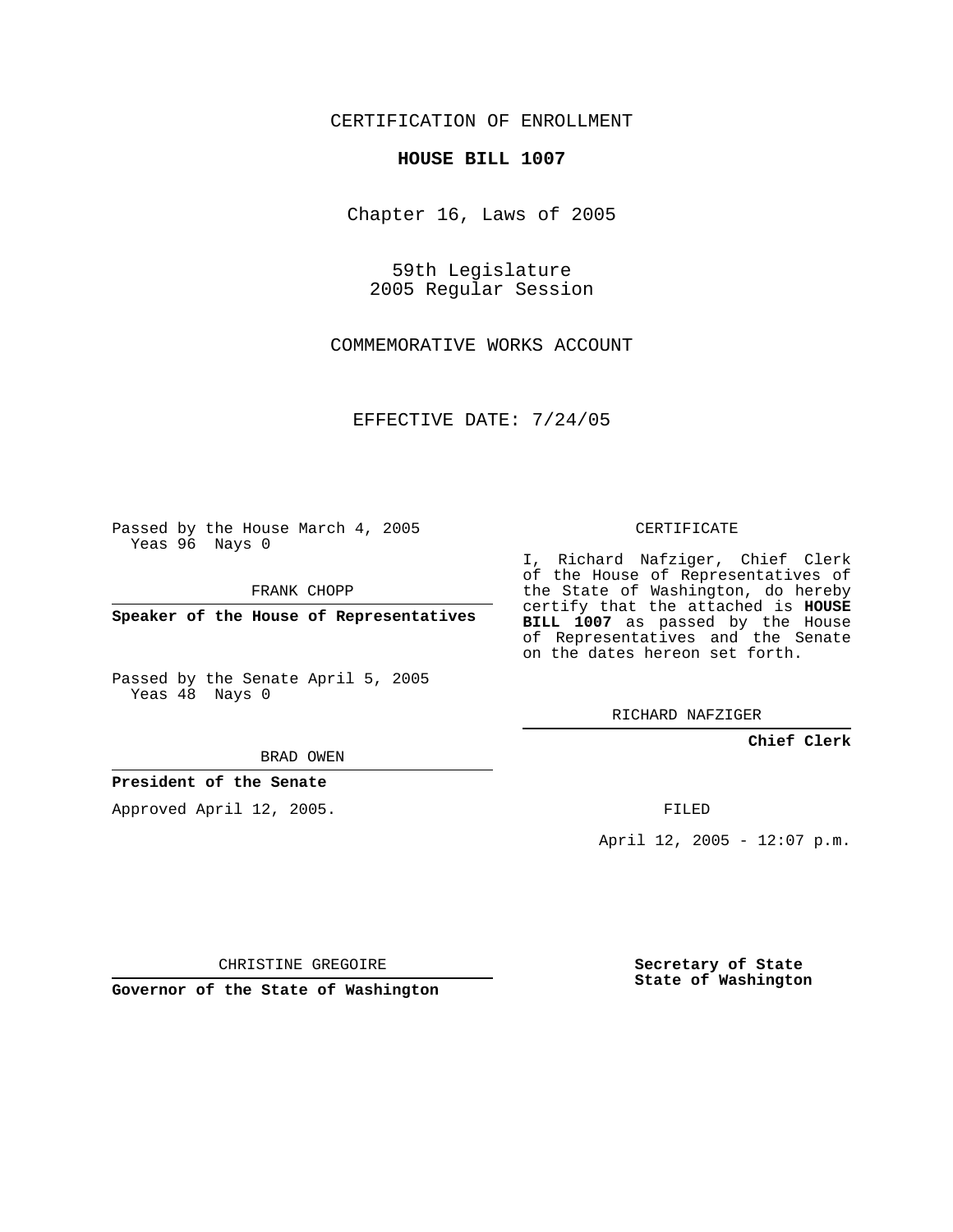## **HOUSE BILL 1007** \_\_\_\_\_\_\_\_\_\_\_\_\_\_\_\_\_\_\_\_\_\_\_\_\_\_\_\_\_\_\_\_\_\_\_\_\_\_\_\_\_\_\_\_\_

\_\_\_\_\_\_\_\_\_\_\_\_\_\_\_\_\_\_\_\_\_\_\_\_\_\_\_\_\_\_\_\_\_\_\_\_\_\_\_\_\_\_\_\_\_

Passed Legislature - 2005 Regular Session

## **State of Washington 59th Legislature 2005 Regular Session**

**By** Representatives Hunt, Alexander, Sommers, Kenney and Chase; by request of Department of General Administration

Prefiled 12/21/2004. Read first time 01/10/2005. Referred to Committee on Appropriations.

 AN ACT Relating to establishing a commemorative works account for the department of general administration; reenacting and amending RCW 43.79A.040; and adding a new section to chapter 43.19 RCW.

BE IT ENACTED BY THE LEGISLATURE OF THE STATE OF WASHINGTON:

 NEW SECTION. **Sec. 1.** A new section is added to chapter 43.19 RCW to read as follows:

 (1) The commemorative works account is created in the custody of the state treasurer and shall be used by the department of general administration for the ongoing care, maintenance, and repair of commemorative works on the state capitol grounds. Only the director or the director's designee may authorize expenditures from the account. The account is subject to the allotment procedures under chapter 43.88 RCW, but an appropriation is not necessary for expenditures.

 (2) For purposes of this section, "state capitol grounds" means buildings and land owned by the state and otherwise designated as state capitol grounds, including the west capitol campus, the east capitol campus, the north capitol campus, the Tumwater campus, the Lacey campus, Sylvester Park, Centennial Park, the Old Capitol Building, and Capitol Lake.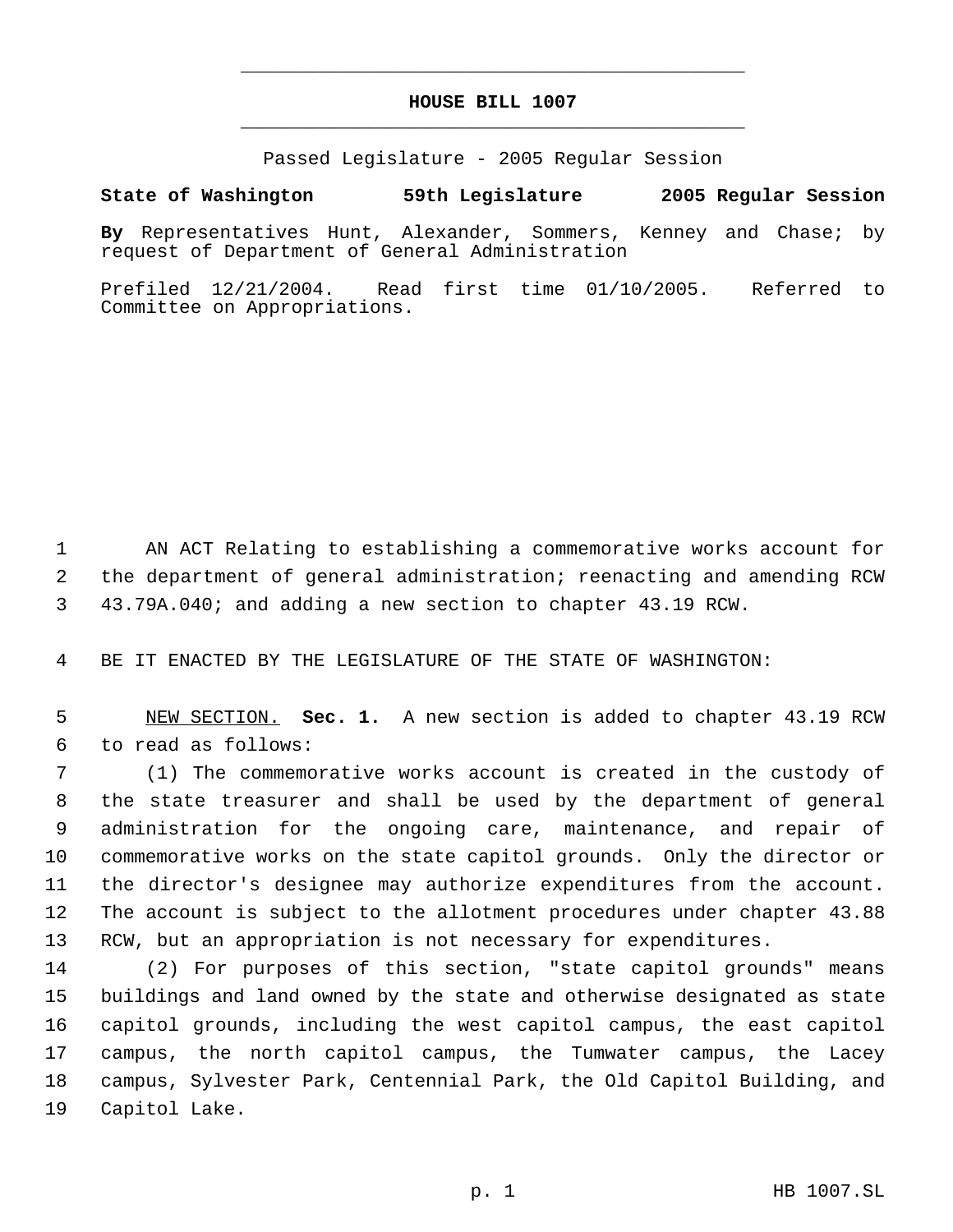**Sec. 2.** RCW 43.79A.040 and 2004 c 246 s 8 and 2004 c 58 s 10 are each reenacted and amended to read as follows:

 (1) Money in the treasurer's trust fund may be deposited, invested, and reinvested by the state treasurer in accordance with RCW 43.84.080 in the same manner and to the same extent as if the money were in the state treasury.

 (2) All income received from investment of the treasurer's trust fund shall be set aside in an account in the treasury trust fund to be known as the investment income account.

 (3) The investment income account may be utilized for the payment of purchased banking services on behalf of treasurer's trust funds including, but not limited to, depository, safekeeping, and disbursement functions for the state treasurer or affected state agencies. The investment income account is subject in all respects to chapter 43.88 RCW, but no appropriation is required for payments to financial institutions. Payments shall occur prior to distribution of earnings set forth in subsection (4) of this section.

 (4)(a) Monthly, the state treasurer shall distribute the earnings credited to the investment income account to the state general fund except under (b) and (c) of this subsection.

 (b) The following accounts and funds shall receive their proportionate share of earnings based upon each account's or fund's average daily balance for the period: The Washington promise scholarship account, the college savings program account, the Washington advanced college tuition payment program account, the agricultural local fund, the American Indian scholarship endowment fund, the students with dependents grant account, the basic health plan self-insurance reserve account, the contract harvesting revolving account, the Washington state combined fund drive account, the commemorative works account, the Washington international exchange scholarship endowment fund, the developmental disabilities endowment trust fund, the energy account, the fair fund, the fruit and vegetable inspection account, the future teachers conditional scholarship account, the game farm alternative account, the grain inspection revolving fund, the juvenile accountability incentive account, the law enforcement officers' and fire fighters' plan 2 expense fund, the local tourism promotion account, the produce railcar pool account, the rural rehabilitation account, the stadium and exhibition center account, the